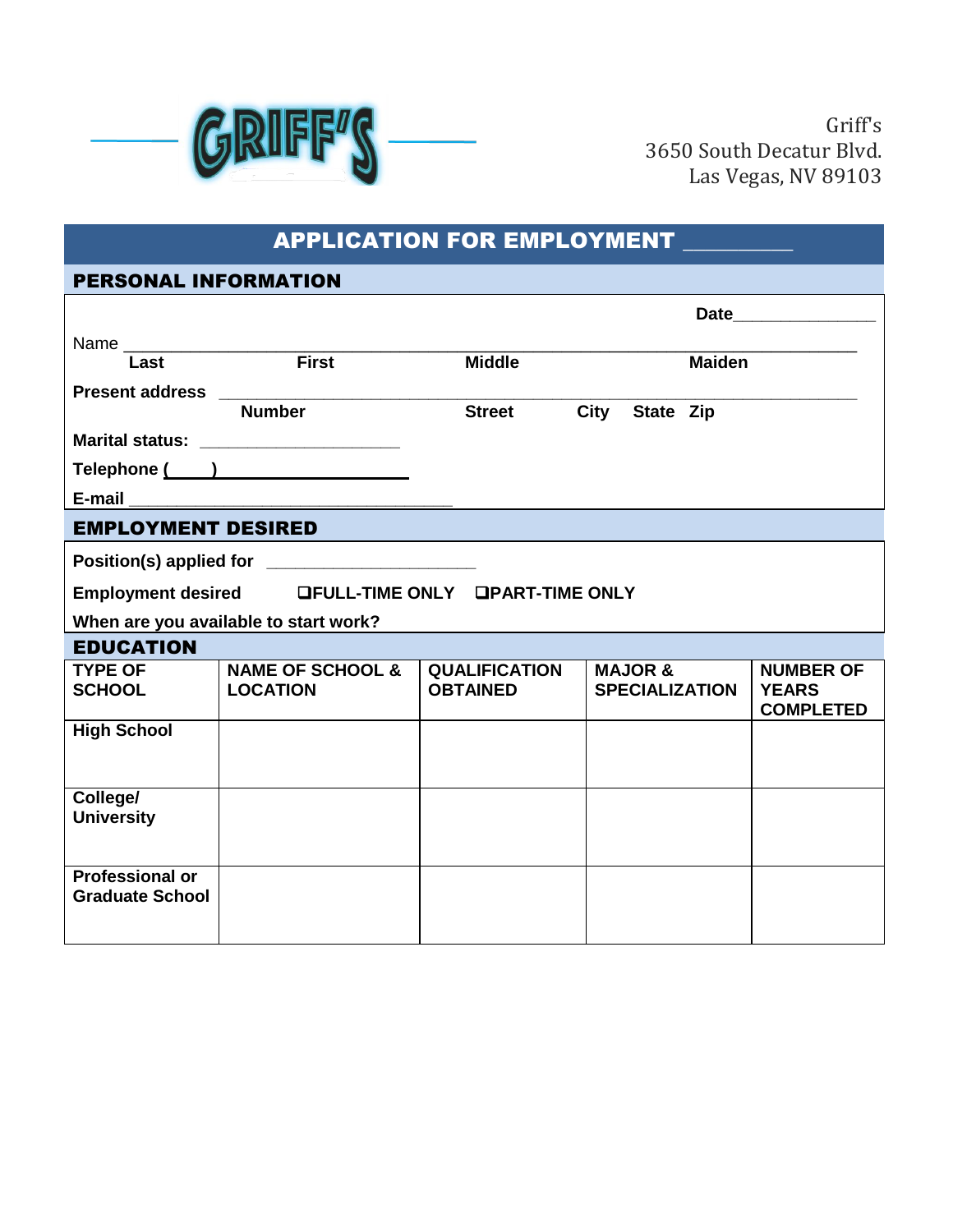## WORK EXPERIENCE

**Please list your work experience for the past five years beginning with your most recent job held. If you were self-employed, give firm name.** Attach additional sheets if necessary.

| City, State, Zip<br><b>From</b><br><b>Start</b><br><b>Phone number</b><br><b>Final</b><br>To<br>Your last job title<br>Reason for leaving (be specific)<br>List the jobs you held, duties performed, skills used or learned, advancements or promotions while you<br>worked at this company. |  |  |  |  |
|----------------------------------------------------------------------------------------------------------------------------------------------------------------------------------------------------------------------------------------------------------------------------------------------|--|--|--|--|
|                                                                                                                                                                                                                                                                                              |  |  |  |  |
|                                                                                                                                                                                                                                                                                              |  |  |  |  |
|                                                                                                                                                                                                                                                                                              |  |  |  |  |
|                                                                                                                                                                                                                                                                                              |  |  |  |  |
|                                                                                                                                                                                                                                                                                              |  |  |  |  |
|                                                                                                                                                                                                                                                                                              |  |  |  |  |
|                                                                                                                                                                                                                                                                                              |  |  |  |  |
|                                                                                                                                                                                                                                                                                              |  |  |  |  |
| Name of last<br>Pay or salary<br><b>Name of Employer</b><br><b>Employment</b><br><b>Address</b><br>dates<br>supervisor                                                                                                                                                                       |  |  |  |  |
| City, State, Zip<br><b>Start</b><br><b>From</b><br><b>Phone number</b>                                                                                                                                                                                                                       |  |  |  |  |
| <b>Final</b><br>To                                                                                                                                                                                                                                                                           |  |  |  |  |
| Your Last Job Title                                                                                                                                                                                                                                                                          |  |  |  |  |
| Reason for leaving (be specific)                                                                                                                                                                                                                                                             |  |  |  |  |
| List the jobs you held, duties performed, skills used or learned, advancements or promotions while you<br>worked at this company.                                                                                                                                                            |  |  |  |  |
|                                                                                                                                                                                                                                                                                              |  |  |  |  |
|                                                                                                                                                                                                                                                                                              |  |  |  |  |
|                                                                                                                                                                                                                                                                                              |  |  |  |  |
|                                                                                                                                                                                                                                                                                              |  |  |  |  |
| Name of last<br><b>Name of Employer</b><br><b>Employment</b><br>Pay or salary<br><b>Address</b><br>supervisor<br>dates                                                                                                                                                                       |  |  |  |  |
| City, State, Zip<br><b>Start</b><br>From<br><b>Phone number</b>                                                                                                                                                                                                                              |  |  |  |  |
| <b>Final</b><br>To                                                                                                                                                                                                                                                                           |  |  |  |  |
| Your last job title                                                                                                                                                                                                                                                                          |  |  |  |  |
| Reason for leaving (be specific)                                                                                                                                                                                                                                                             |  |  |  |  |

**List the jobs you held, duties performed, skills used or learned, advancements or promotions while you**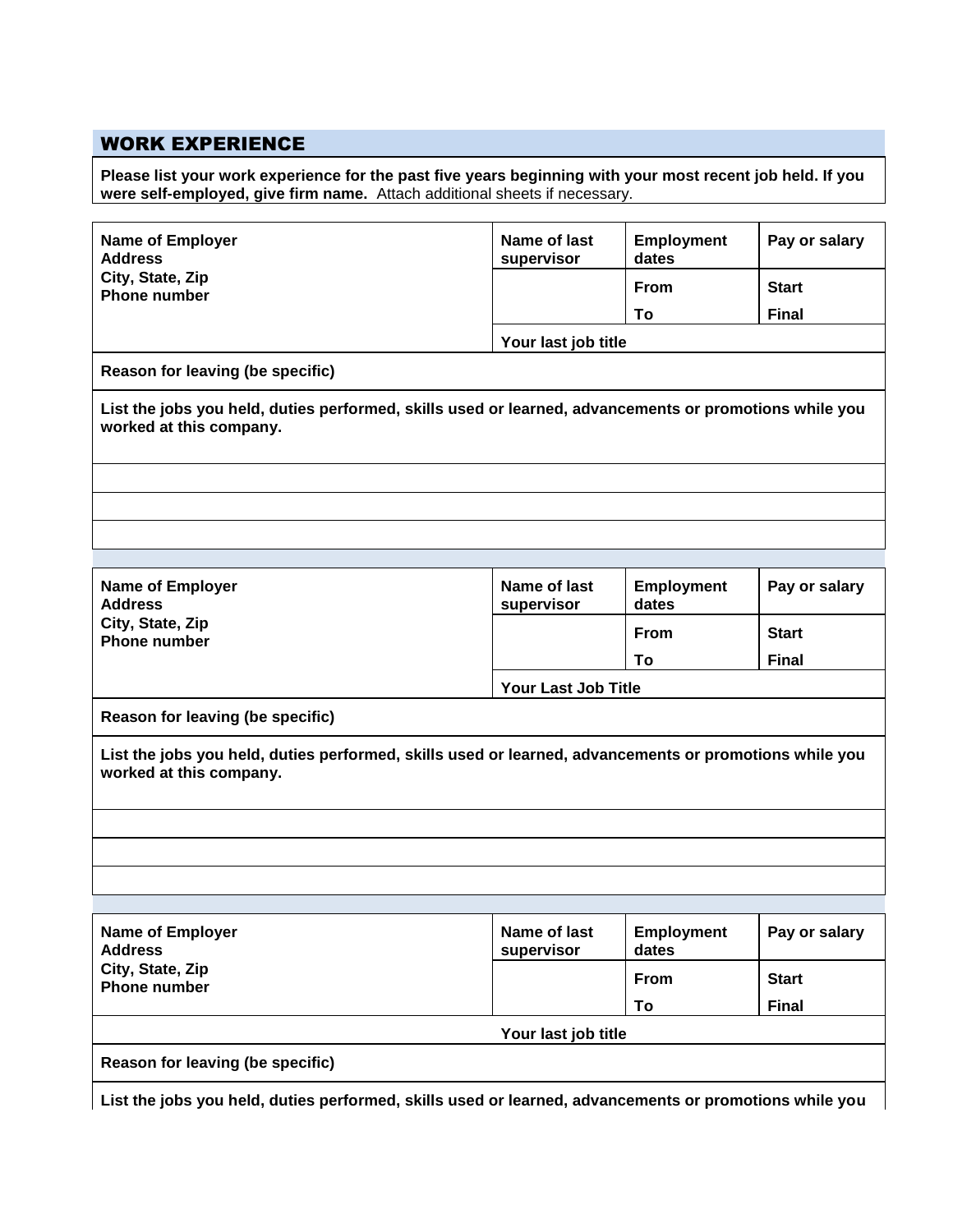| worked at this company. |  |  |
|-------------------------|--|--|
|                         |  |  |
|                         |  |  |
|                         |  |  |
|                         |  |  |
|                         |  |  |

| <b>Name of Employer</b><br><b>Address</b>                                                                                         | Name of last<br>supervisor | <b>Employment</b><br>dates | Pay or salary |
|-----------------------------------------------------------------------------------------------------------------------------------|----------------------------|----------------------------|---------------|
| City, State, Zip<br><b>Phone number</b>                                                                                           |                            | <b>From</b>                | <b>Start</b>  |
|                                                                                                                                   |                            | To                         | <b>Final</b>  |
|                                                                                                                                   | Your last job title        |                            |               |
| Reason for leaving (be specific)                                                                                                  |                            |                            |               |
| List the jobs you held, duties performed, skills used or learned, advancements or promotions while you<br>worked at this company. |                            |                            |               |
|                                                                                                                                   |                            |                            |               |
|                                                                                                                                   |                            |                            |               |
|                                                                                                                                   |                            |                            |               |
|                                                                                                                                   |                            |                            |               |
| Are you currently employed?                                                                                                       |                            | $\square$ Yes              | $\square$ No  |
| May we contact your present employer?                                                                                             |                            | $\square$ Yes              | $\square$ No  |
| Did you complete this application yourself?                                                                                       |                            | $\square$ Yes              | $\square$ No  |
| If not, who did?                                                                                                                  |                            |                            |               |

| Have you ever been convicted of a felony?                                                                 | $\square$ Yes | □ No |
|-----------------------------------------------------------------------------------------------------------|---------------|------|
| If yes, explain number of conviction(s), nature of offense(s) leading to conviction(s), how recently such |               |      |
| $\mid$ offense(s) was/were committed, sentence(s) imposed, and type(s) of rehabilitation.                 |               |      |
|                                                                                                           |               |      |

**\_\_\_\_\_\_\_\_\_\_\_\_\_\_\_\_\_\_\_\_\_\_\_\_\_\_\_\_\_\_\_\_\_\_\_\_\_\_\_\_\_\_\_\_\_\_\_\_\_\_\_\_\_\_\_\_\_\_\_\_\_\_\_\_\_\_\_\_\_\_\_\_\_\_\_\_\_\_\_\_\_\_\_\_\_\_\_\_\_\_\_\_**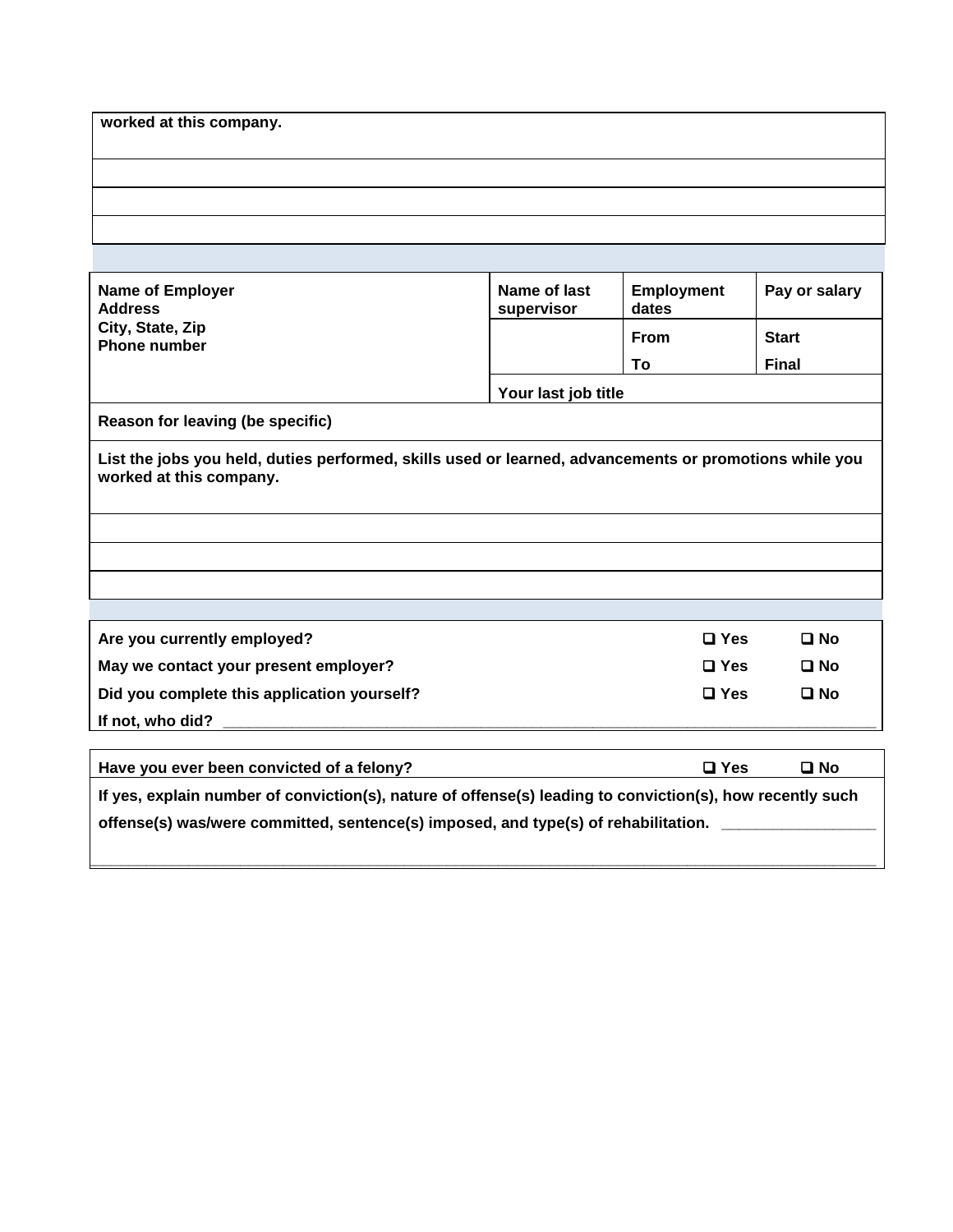| Have you ever been employed with this company?                 |                | $\square$ No<br>$\square$ Yes                                                                         |
|----------------------------------------------------------------|----------------|-------------------------------------------------------------------------------------------------------|
| If yes, when?                                                  |                |                                                                                                       |
| Do you have any friends or relatives employed by this company? |                | $\square$ No<br>$\Box$ Yes                                                                            |
| If yes, please provide their names and relationship to you.    |                |                                                                                                       |
| <b>REFERENCES</b>                                              |                |                                                                                                       |
| personal qualifications within the last 5 years.               |                | Please list below three persons not related to you who have knowledge of your work performance and/or |
|                                                                |                |                                                                                                       |
| <b>Name</b>                                                    |                | <b>Occupation</b>                                                                                     |
| <b>Company name</b>                                            | <b>Address</b> |                                                                                                       |
| <b>Telephone</b>                                               | E-mail         | <b>Years acquainted</b>                                                                               |
|                                                                |                |                                                                                                       |
| <b>Name</b>                                                    |                | <b>Occupation</b>                                                                                     |
| <b>Company name</b>                                            | <b>Address</b> |                                                                                                       |
| <b>Telephone</b>                                               | E-mail         | <b>Years acquainted</b>                                                                               |
|                                                                |                |                                                                                                       |
| <b>Name</b>                                                    |                | <b>Occupation</b>                                                                                     |
| Company name                                                   | <b>Address</b> |                                                                                                       |
| <b>Telephone</b>                                               | E-mail         | <b>Years acquainted</b>                                                                               |

## APPLICATION FORM WAIVER – PLEASE READ CAREFULLY

In exchange for the consideration of my job application by Griff's (hereinafter called "the Company"), I agree that:

Neither the acceptance of this application nor the subsequent entry into any type of employment relationship, either in the position applied for or any other position, and regardless of the contents of employee handbooks, personnel manuals, benefit plans, policy statements, and the like as they may exist from time to time, or other Company practices, shall serve to create an actual or implied contract of employment, or to confer any right to remain an employee of Griff's, or otherwise to change in any respect the